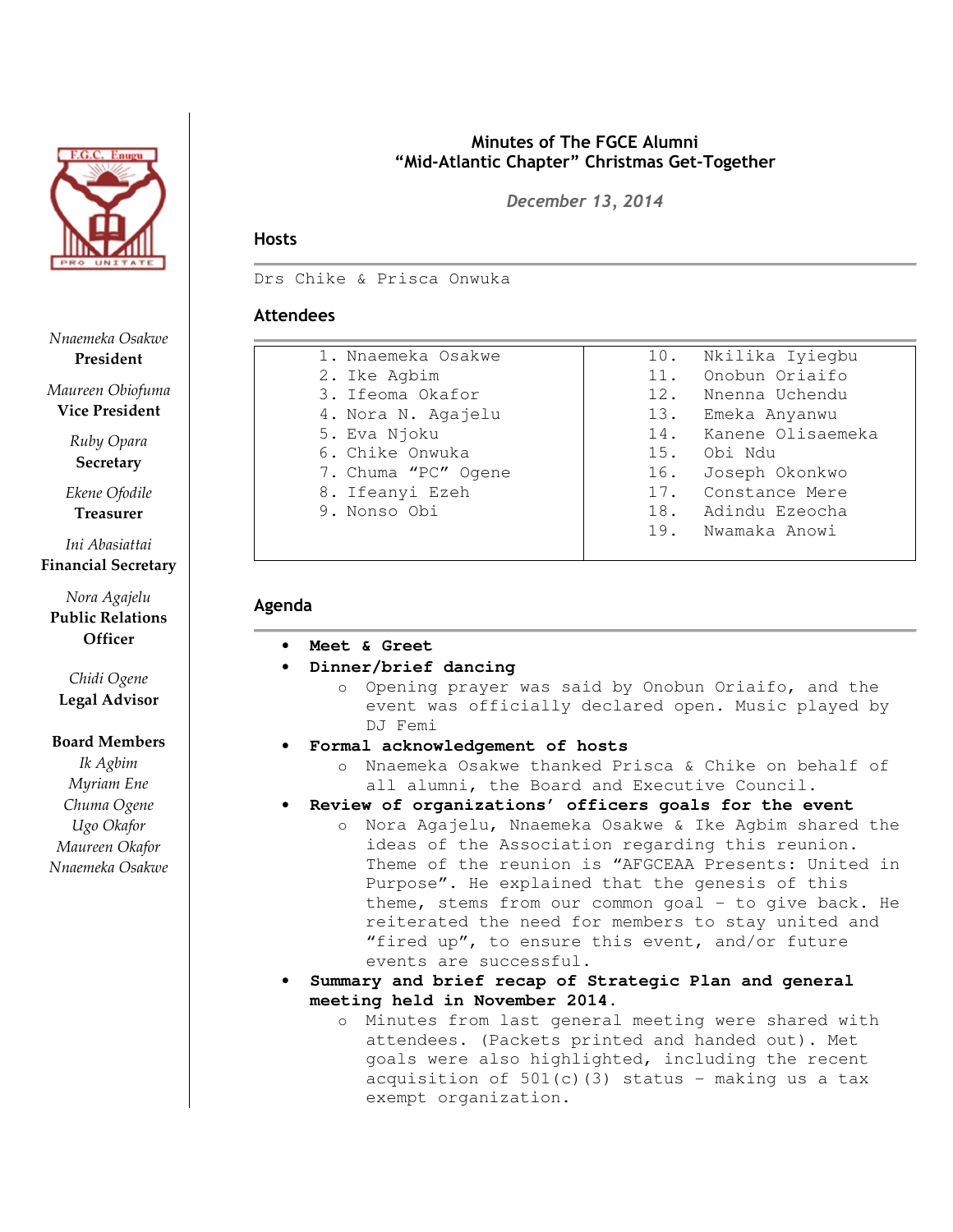

Nnaemeka Osakwe President

Maureen Obiofuma Vice President

> Ruby Opara **Secretary**

Ekene Ofodile Treasurer

Ini Abasiattai Financial Secretary

Nora Agajelu Public Relations **Officer** 

Chidi Ogene Legal Advisor

### Board Members

Ik Agbim Myriam Ene Chuma Ogene Ugo Okafor Maureen Okafor Nnaemeka Osakwe

- **Viewing of PanaTV Full Feature edit for ATL 2014.**
- **Discussion of reunion overview** 
	- o Attendees were given insight into the planning process so far, including budget, events planned, ticket prices, etc. Questions regarding location choice came up. Some concerns included:
		- Parking options in the Capital Hilton (which was acknowledged as the downside of this location).
	- o Nnaemeka & Nora reiterated the overall advantages of
		- this location, based on survey results from ATL 2014: A facility that WANTS our business, and is ready to work with us
			- Cost effective to the Association while meeting our requirements.
			- Allows outside catering with minimal upcharge
			- Allows an end time of 2.30/3am
			- Proximity to other activities that are familyfriendly, for our out of state guests and alumni.
	- o This seemed to be understood and welcomed by all

# • **Discussion of local chapter**

- o Ike Agbim & Nnaemeka encouraged attendees to volunteer to start a local chapter, that will build cohesion locally for the reunion, and for the Organization as a whole.
- o It was agreed that the DMV/Mid-Atlantic region has a very high concentration of alumni in the Americas; and as a result, the formation of a chapter starting today will have a great impact.
- o A question was raised by Joe Okonkwo,re: the Board and Executive Council's participation as officials in their local chapters
	- Nnaemeka & Ike stated that although there is no clause in the constitution that bars a national officer from holding office in their local chapter, it may be easier to solicit nonofficers, who can dedicate more of their time locally. He promised that the national officers will help in every way solicited, and are always available for support.
- o Nnaemeka then called for volunteers a few were nominated, and some people volunteered. The volunteers to coordinate the Mid-Atlantic Chapter include:
	- Ifeanyi Ezeh Class of 91
	- Eva Njoku Class of 86
	- Adindu Ezeocha Class of 91
	- Nwamaka Anowi Class of 92
	- Chike Onwuka Class of 85
	- Emeka Anyanwu Class of 89
- o They all promised to work hard to foster growth in